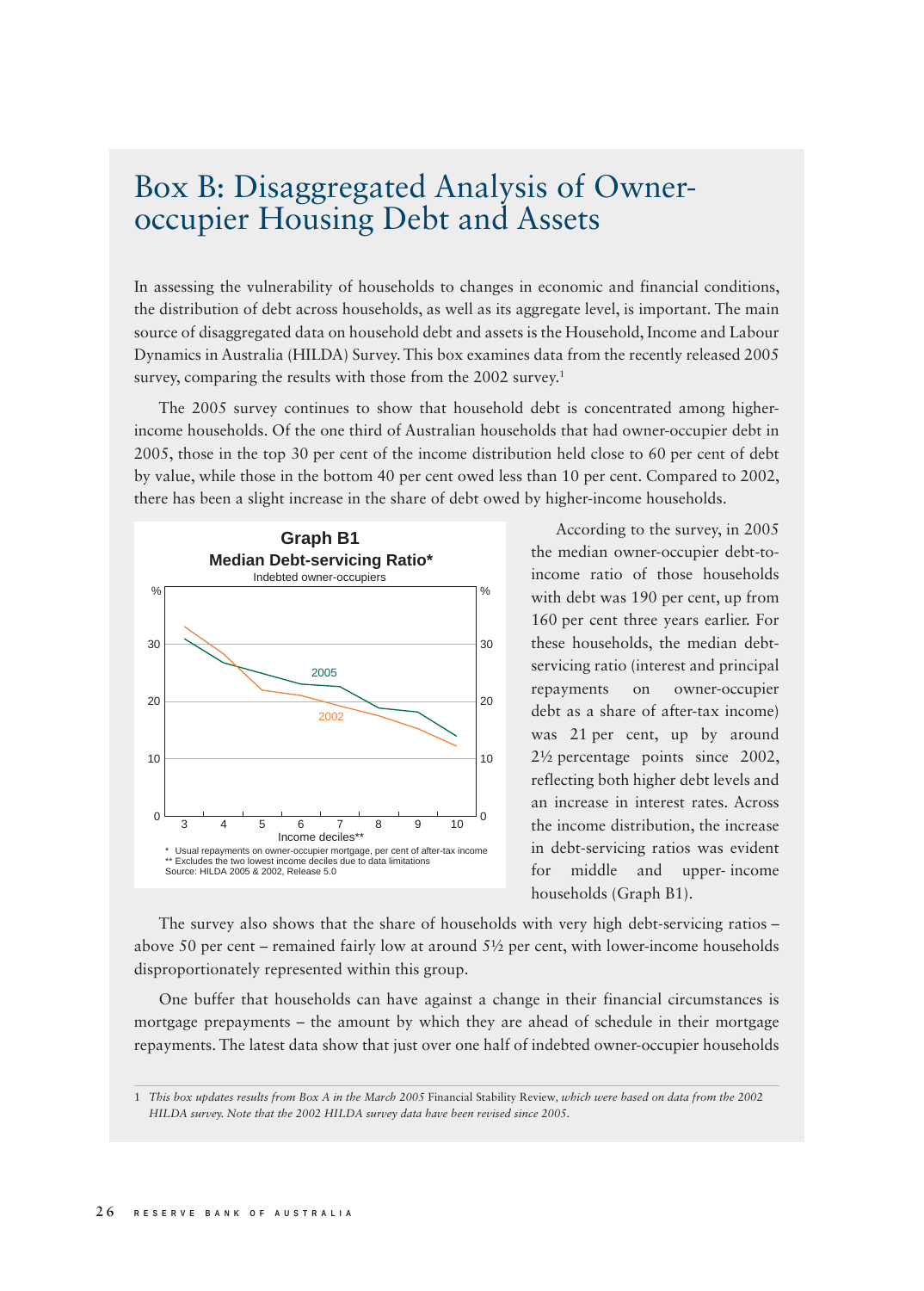are ahead in their mortgage repayments. This figure is consistent with our recent discussions with banks, which suggest that one quarter of owner-occupier borrowers are ahead of schedule by more than a year. Compared with 2002, the share of households reporting that they are ahead of schedule on their mortgage repayments declined a little, which is consistent with newer borrowers being less able to build up prepayment buffers given higher interest rates (Graph B2). Higherincome households were still more likely than lower-income households to be ahead of schedule on their mortgage repayments in 2005.

The disaggregated data also show that most home-owners have considerable equity in their homes, so that even if house prices were to fall significantly, they would be unlikely to find themselves in a negative equity position. Three quarters of indebted owner-occupier households had a property gearing ratio – the ratio of owner-occupier housing debt to housing value – of 60 per cent or less in 2005 (Graph B3). This was slightly higher than in 2002, indicating that average gearing declined over the period. This reduction was more pronounced among lower-income





households, with the median gearing ratio of households in the third and fourth income deciles falling by around 10 percentage points. Given that the median amount of outstanding owneroccupier debt increased between 2002 and 2005, the fall in gearing is due to the growth in house prices that occurred in this period, particularly in 2002 and 2003.

One of the reasons behind the increase in household debt at an aggregate level over the past decade or so has been an increase in the share of households with an owner-occupier mortgage. The disaggregated data show that between 2002 and 2005, the increase has been particularly